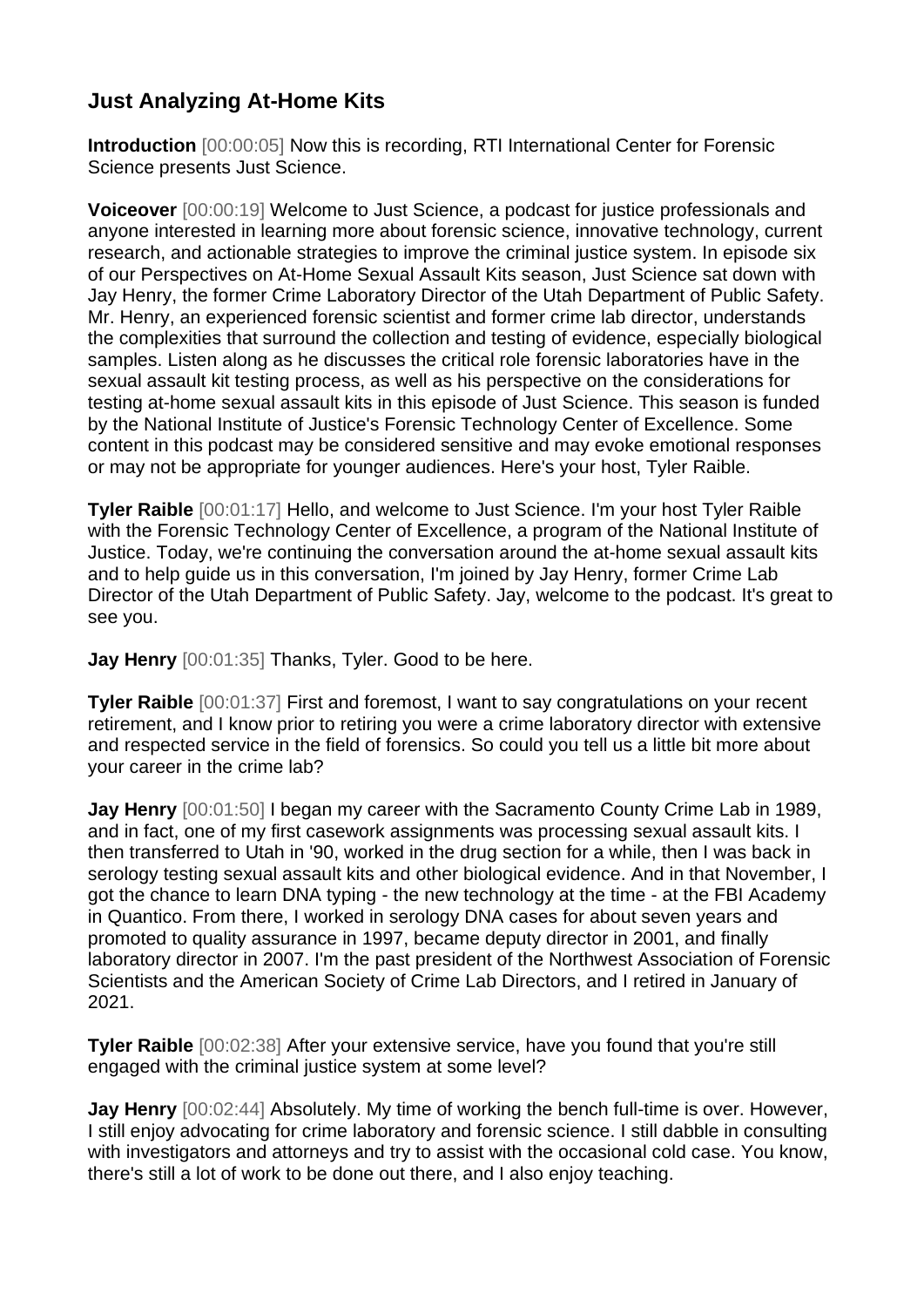**Tyler Raible** [00:03:03] Jay, I want to dive into the topic of today's conversation because I want to make sure that we can really, really unpack it. So this season has been dedicated to these at-home sexual assault evidence collection kits that are publicly available and not associated with a hospital or a medical facility. We've been referring to them as at-home kits. Jay, could you give us a little background - what is an at-home kit?

**Jay Henry** [00:03:22] So actually, the topic is pretty new, so I'm still not quite sure how something like this, an at-home kit, would work. What standards, for instance, will the kit manufacturer follow to make sure the correct items for the jurisdiction are included while at the same time minimizing product contamination? The forensic community has spent a considerable amount of time just trying to figure all this out over the years, and like, what is needed in each kit, the quality of the supplies, and the quantity needed. I think at some point there may even be a national standard for the composition of the sexual assault kit or at least minimum requirements, but I don't think we have anything yet. You know, back to the original question, I guess these at-home kits would be purchased by the victim. I guess they would hope for a timely delivery, and then try to collect the sample themselves or have somebody help them. Then, after the collection, they'd have to sort of securely store that kit at their home. For someone that hasn't been trained, a sexual assault kit is a, is a complicated product, and it varies by each jurisdiction. So by each city, county, state, they can each have their own separate sexual assault kit. So they all have different distinctions based on jurisdictional legal precedents and things like that. Each kit is really a box and may include cotton swabs - designated vaginal, cervical, oral, rectal, anal, or body - along with manila envelopes or cardboard swab drying boxes and evidence stickers, all labeled with requirements to collect specific information like location, date, initials, anything unusual about the sample - all of this designed to best document the forensic unknown. Where they're at today because they've been designed and evolved in a way over the years to answer questions about criminal investigations and ultimately to present those findings in court, the kit also contains swabs for the collection of reference or known samples from the victim. In the past, it was a blood tube, and in a cold case, you still may come across a blood tube. Another important swab is the consent partner swab from the husband or significant other. When DNA testing is done, there can be multiple profiles developed with them. Some of them are potentially overlapping. So the purpose of the reference samples, these victim samples and consent partner samples, is to be able to know which DNA profile came from the victim or a consent partner and which from suspect. The focus on this has been for DNA, the collection of DNA. But, you know, it's more than that. You know, when they're designed, there also includes packaging for trace evidence collection. This could be suspect hairs, pubic, head hair, clothing, carpet fibers, and packets for miscellaneous collected debris like soil, plants, cosmetics, lubricants. All of these can be used as good associative evidence, meaning trying to associate the suspect with the victim or the victim to the suspect or the crime scene. One of the concerns of forensic scientists, like myself, is the tendency to want to jump to right to DNA testing and ignore all other potentially probative evidence. Trace and fingerprint evidence, it can be just as valuable, so the goal of any kit should be to solve the case and not just collect and test DNA.

**Tyler Raible** [00:06:26] Jay, you mentioned that they used to use the blood vial in lieu of the swabs. I was curious, could you tell us a little bit about how the sexual assault kits have kind of evolved over the course of your career?

**Jay Henry** [00:06:37] In the beginning, we had less swabs and because DNA just wasn't as powerful as it has been, and we never really had any swabs for bodies, but we had tubes for ABO blood typing and gray top tubes for the toxicology samples. And a lot of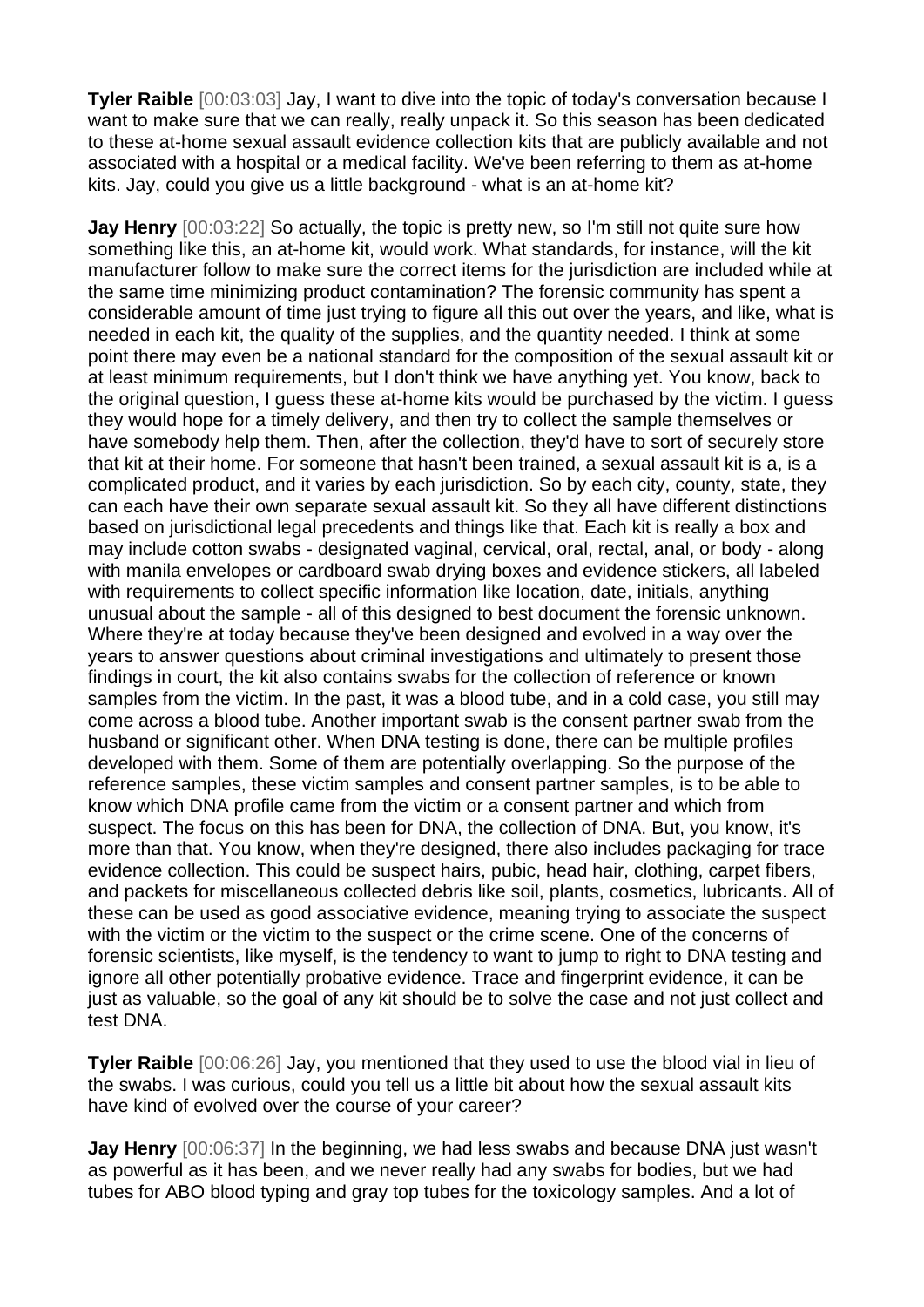those tubes have changed where they're located so that the EDTA tube or the ABO blood typing or the DNA typing blood tube is just kind of disappeared. It's no longer included a part of that because DNA technology has evolved to the point where you can get a great profile from the swab itself. And so we've changed some of our approaches to it and made an emphasis on DNA, but also continue to make room for any sort of trace evidence collection because you don't, again, the goal of the kit is to solve the case, not necessarily to just test DNA.

**Tyler Raible** [00:07:30] What would you consider to be the major difference between an at-home sexual assault evidence collection kit and one that a person would receive at a hospital?

**Jay Henry** [00:07:38] Sure. In short, really experience, training, and professional processes. You know, many jurisdictions are similar to my state, but the main difference is that a trained medical professional has access and consulting with their local crime lab will be completing the kit. If you think of the sexual assault kit, it's like a miniature crime scene with potentially 20 to 30 samples collected. In my state, there are statute requirements too that dictate timelines for how long an agency can possess the kit before it's transferred to the crime lab. You know, a system is being created to provide feedback to the victim about the status of their case, which they can check with their computer or phone at their discretion. Also, the system is designed to provide policymakers with feedback on the whole testing program. That is, you know, how fast we are, how fast a crime lab is, the number of kits they've tested. All of this is useful to ensure that appropriate resources are dedicated to the future of this program. You know, finally, a major difference is just the chain of custody because it begins with the nurse, flows through the law enforcement agency, and typically ends with the crime laboratory - a short, succinct, professionally optimized process waiting for court.

**Tyler Raible** [00:08:45] Jay, it's- it's fascinating that the first thing that you mentioned was the quality of the evidence collection and the, I would imagine, the care associated with it. There are two things that you mentioned that I do want to unpack a little bit. You talked about chain of custody and in quality of evidence collection, so- so could you explain a little bit about chain of custody and why it's so important, especially from a lab perspective?

**Jay Henry** [00:09:07] Chain of custody is really just a document handling history of an item of evidence. The purpose is to provide confidence to the criminal justice system - you know, these are the courts and the attorneys - that the evidence has been properly maintained. This is important because, you know, cases can take years to resolve, even decades with cold cases. And so, you know, people's memories fade and change. And so if it's been years before, you know, that the incident happened before the case is actually being tried, you have to have a system in place that's documented all of that so you can have confidence in it. Now, when the court considers this evidence, the attorneys may thoroughly examine each item to make sure that it was one, properly collected. So that means a trained person, typically with authority - so you know, you're looking at traditionally a police officer, detective, crime scene investigator, forensic nurse, or a lab person - they're also going to look to make sure that the evidence has been preserved appropriately, so no contamination with, say, excess moisture, bacteria, anything like that. And certainly, no cross-contamination, such as between victim, consent partner, or our suspect sample - you all want those appropriately collected. And then the evidence has to be protected from deleterious change so that it's not inadvertently destroyed in the handling process. The evidence also has to be documented with a historical log, either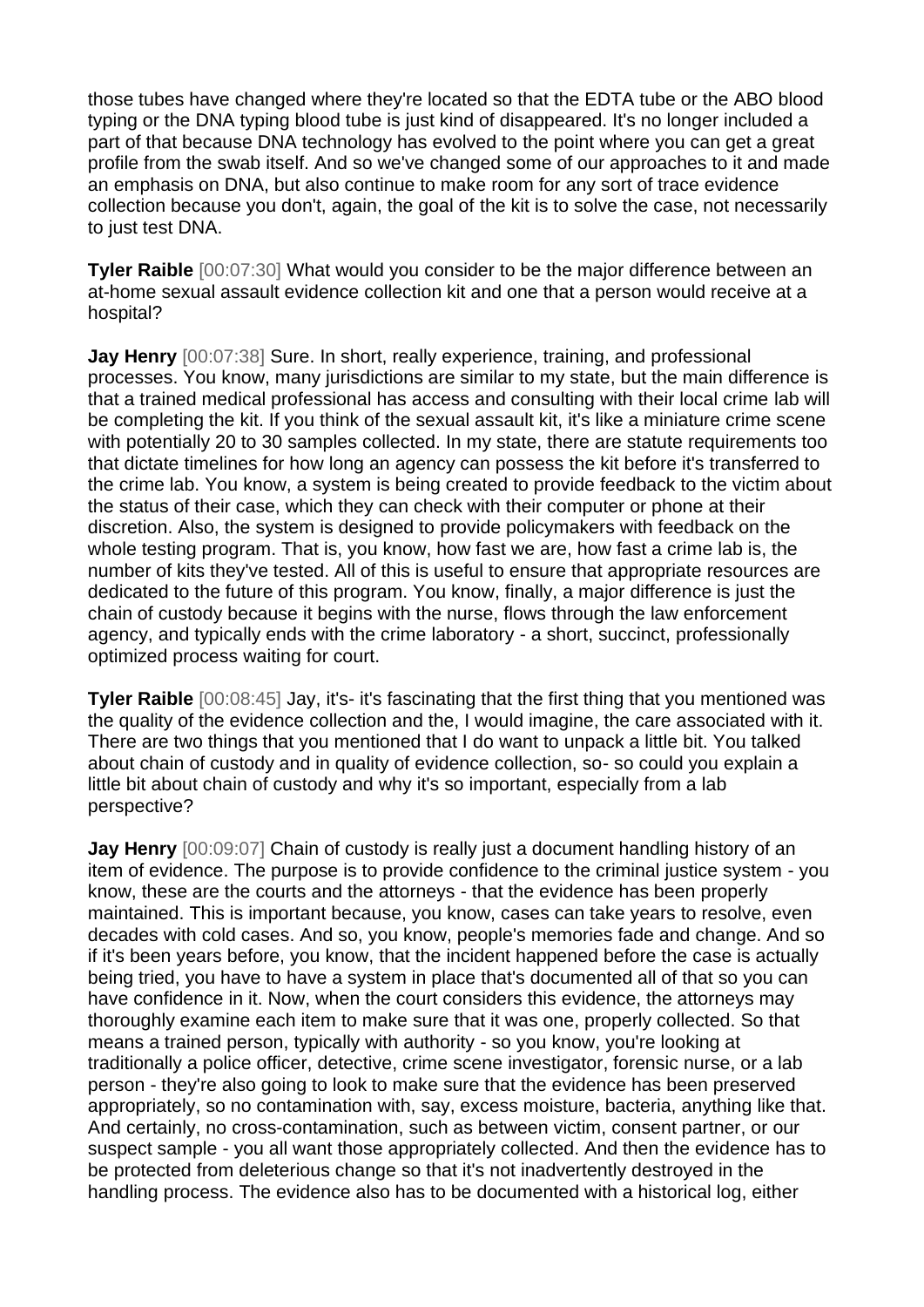with paper or electronic, that describes who signed for it - that is, who possessed it, how securely it was maintained - like under lock and key, evidence locker, vault, a locked freezer in the evidence room. Each of these storage locations must have like limited access, and anybody that goes in there has to be a need and complete transparency about who had access and when. All these considerations are subject to a rigid cross examination. It's a good practice to have a very short chain because each person that had possession can be called as a witness in court. Most experienced criminal justice practitioners realize that it's a good idea to only be included in the chain unless absolutely necessary. Otherwise, stay out of it. In fact, in the lab, one of the challenges is just getting people to pick up their evidence and return it back to the agency. And even if you have a person from the same department, they won't pick up another colleague's evidence and bring it back because they don't want to get involved in the chain. Most crime laboratory systems have optimized their chain of custody process to keep it as simple and robust as possible. This makes the court process smoother. However, you know, in one case, I spent half a day testifying on the chain of a 1984 cold case. The attorneys were thoroughly evaluating each item of evidence for the integrity of how they were stored and managed. They take this process seriously, and one misstep means that evidence may not be admitted and could mean the end of the case.

**Tyler Raible** [00:11:55] What kind of problems would you see in terms of, you know, chain of custody as a concept when applied to an at-home kit?

**Jay Henry** [00:12:01] You know, I was trying to figure out how would I secure an at-home kit in my own home? Do I have a safe to keep it there? Who has access to it? All of these issues can come up in court about, you know, my family members have access, any guests in the house might have access to it. All of those areas are open to scrutiny by the court's systems, and they can be pretty rigid in that. And I've seen cases where other criminal justice practitioners have made just some minor missteps where they didn't follow their procedure - instead of taking it to the evidence locker, they- they put it in their personal locker, forgot they had the evidence on them, then the next day transferred it there. But even though it was in their own personal locker, the judge considered that evidence not secure. And so the evidence was tossed and so wasn't admitted in the court. So depending on the jurisdiction and the court, they can be pretty scrutinizing. So it's something that you really have to take into consideration that any evidence at home, I just I really don't know how you secure it. You know, that's something that's kind of perplexed me,

**Tyler Raible** [00:13:09] You know, coming from a former lab director, that's really kind of highlights an issue, right. If you can't figure out how to contain it, then you know, I would imagine that somebody who's recently been victimized during an assault would probably have an even more difficult time. And Jay, you also mentioned the- the quality of evidence collection. And from my perspective, it sounds like, especially with DNA, the collection of evidence requires a certain amount of skill. Could you tell us a little bit more about evidence collection and maybe some of the quality concerns you would expect?

**Jay Henry** [00:13:40] You know, for us, scientists and nurses, we've been taught from the beginning of our education at the university on really how to collect or handle samples. We're always handling something in our lab classes. So for us, it becomes an innate skill that we've developed. But even when we go to work at the crime lab, we're still evaluated on our ability to collect and retain samples and handle samples so that it also becomes even innate for the forensic scientist to be able to handle the sample. It's interesting when we teach technical people, say at our crime scene academies, then so really, we're taking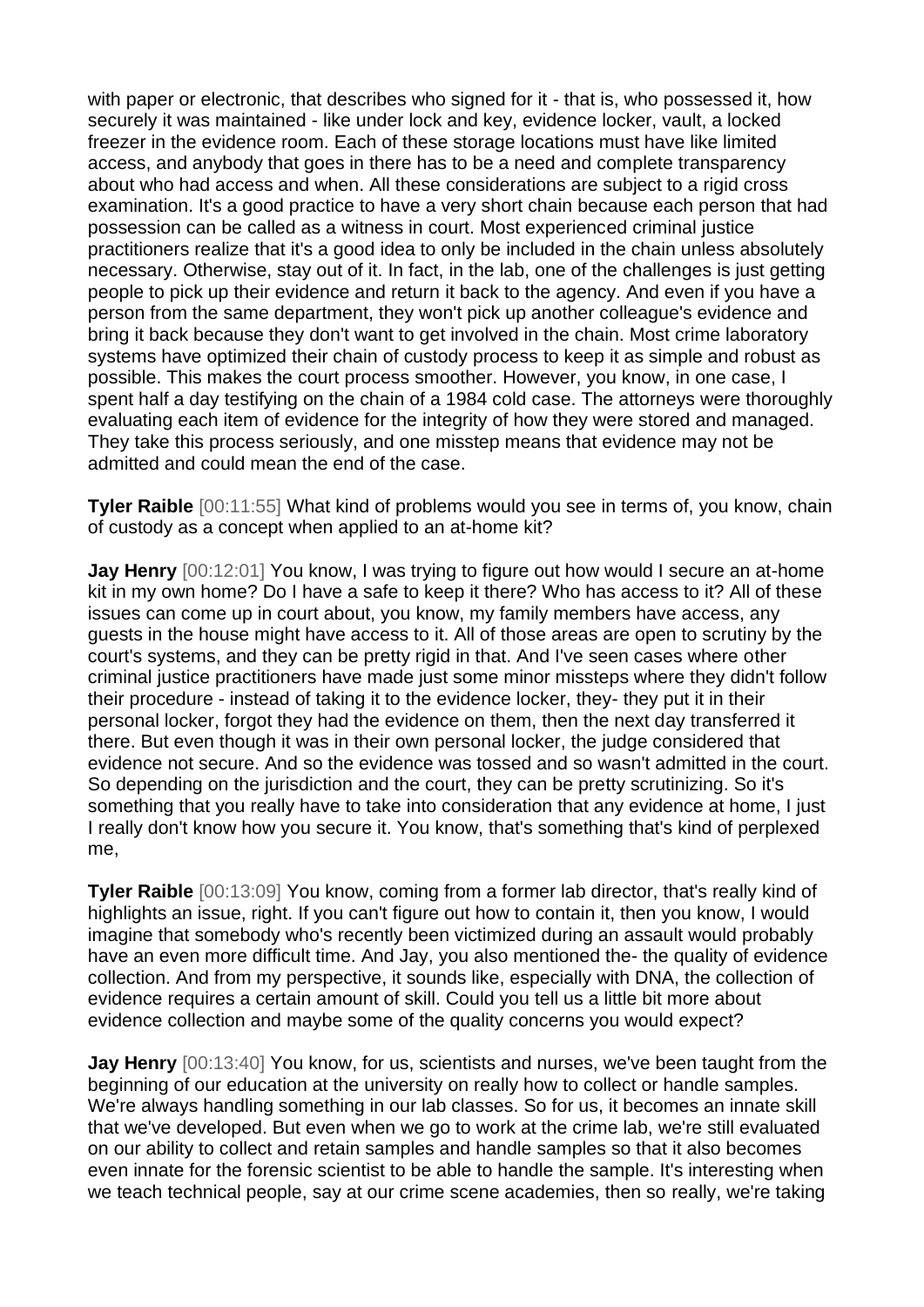profession- already professional people with some training and we're giving them more specific training. And it's funny because, you know, some of the basics that we still find we have to teach that we never really thought much about was one, just like how to properly put on gloves without sort of flinging DNA and bodily fluids across the crime scene. The other thing is telling people why they have to wear a mask during collection. For instance, some people just tend to shed more DNA than others. The other aspect is to show them how to use that swab to best absorb as much of the sample as possible without introducing contamination and really minimizing the background. You know, the goal is to collect the whole crime scene sample without adding anything else. So if the sample is deposited on something, we just want the sample itself, not the underlying material that it was sitting on - that's referred to as the substrate. In my 30 years of teaching crime scene responders about sample collection, I found that you just can't talk to them about and tell them about it. You have to provide practical. So we found- we finally ended up doing in our academies is we put bodily fluids on different substrates like blood on tile, seminal fluid on carpet, and required them to collect the sample. It was funny, it is still interesting, even after all that training and collection, they sometimes, they still didn't feel comfortable. So if, for instance, we happened to be on a crime scene together like, say, crime lab people and crime scene people or detectives, a lot of times they'll still defer to us to want to collect that sample. So, you know, ultimately, I really don't know how an untrained victim could optimally collect the sample. You know, it's a challenge we found just to train crime scene investigators and- and police professionals, much less somebody that's never done this type of activity. And the victim is probably, you know, traumatized. So even if you're proficient in the collection of DNA samples, there's also some still some inherent challenges with collecting samples say on yourself or by yourself. For instance, you know, how would you collect a rectal swab? What about like a bite mark on the back? All of these are challenges that I just I don't see how somebody at home using these kits can really overcome.

**Tyler Raible** [00:16:26] I can definitely see the value of the training, especially when it comes to, you know, something that requires precision. In that same vein, can you tell us a little bit more about what the lab needs in order to receive a kit and then test it?

**Jay Henry** [00:16:40] Every crime lab has its own procedures, but you know, there's a lot of similarities across the country. You know, I'll just speak from my system and what we used to require. Recently, we started a list of requirements. One was that each kit had to be entered into the sexual assault kit tracking system. This is a system that is separate from our laboratory information management system in that it kept track of the kits by themselves. So number one, it had to be entered into the system. Two, the kit had to be a sealed evidence kit, and it had to be properly documented with appropriate chain of custody. Number three, it had to be submitted by a criminal justice agency like a law enforcement, prosecutorial defense. Basically, a victim can't submit a kit in our system directly to the crime lab, and most crime labs operate this way. Now, we really wouldn't turn a victim away if they approached the crime lab, but I have to say it would really complicate the system. So what we'd probably do is point the victim back to the originating jurisdiction. So the city or the county or that- or the state that the assault occurred and maybe try to hook them up with a victim advocate or something like that and then have them work it out with their investigators and prosecutions and have them submit it to the crime lab. Again, most crime labs need a law enforcement agency to submit the evidence to them. Another item that we need, which is really important, and I haven't mentioned any of this is, is the sexual assault kit report. These are one of the most important features of the kit, and it has to be included with every submission. What this sexual assault kit report is is a standardized report that the crime lab and forensic nurse examiners have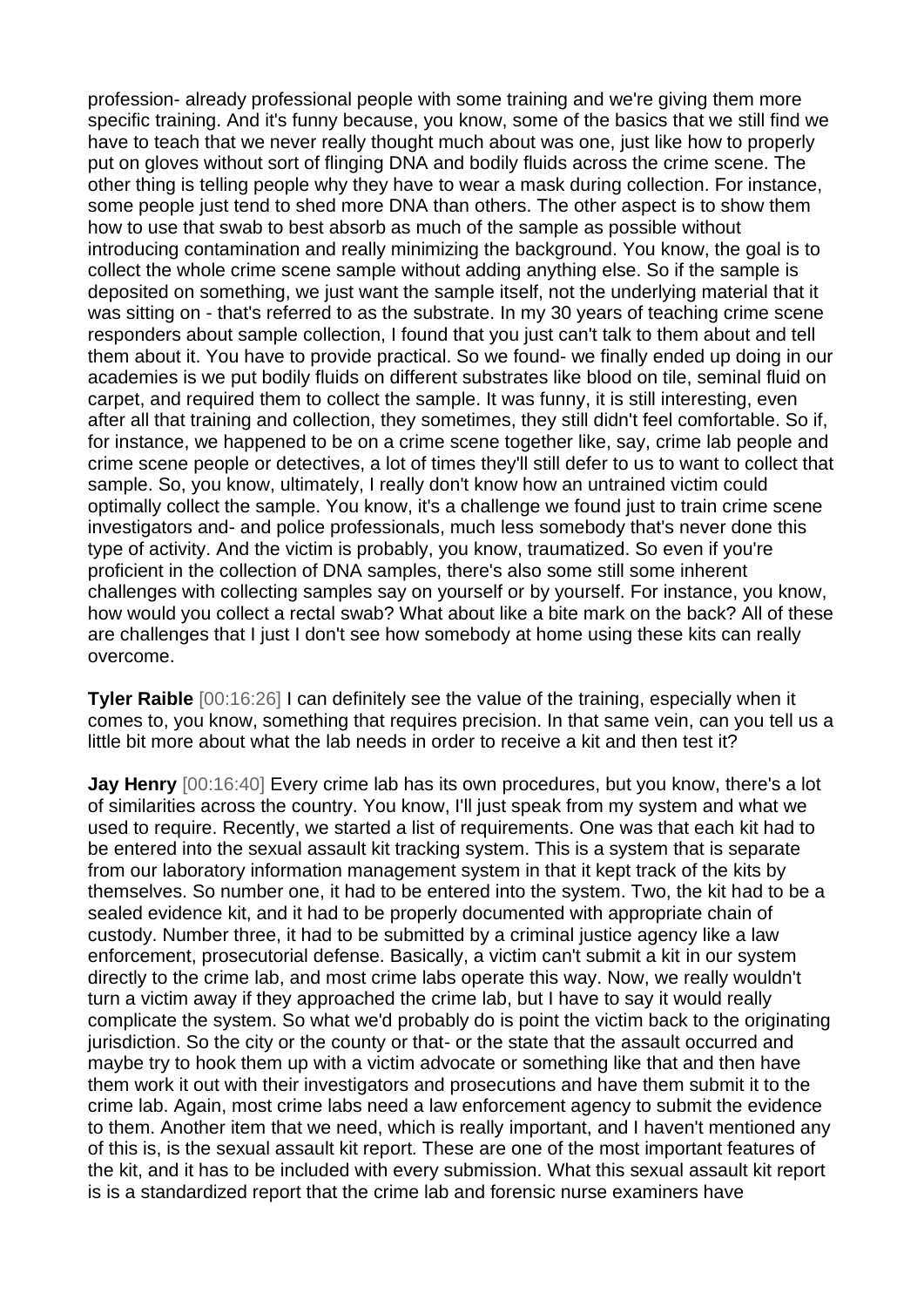collaborated on to create the best possible format to document the collection, locations, and quantity of evidence recovered from the victim. The nurse uses these forms to document what they collected and from where. The examiner uses the notes to decide what samples to test and what process to follow. DNA testing - I don't really think I need to tell you this - but it can be pretty complex, and there's a wide variety of testing options available from standard short tandem repeat DNA testing to male specific Y-STR tests. Without a proper guide, the examiner won't know which sample to test or if there's something unusual about, say, the contents of the kit. So, for example, is this a bite mark with saliva? Was it a grab mark with touch DNA that, you know, maybe a Y-STR test is a better approach to that sample? Or is it just DNA collected on the outside of the body? Hell, when I was on the bench, again, this was a while ago, but this was still my go-to document. If I didn't have that report in the box or in the kit somewhere, then I would start researching where is that because I wasn't going to start my analysis before I had that document. So really, you have to have this report filled out appropriately. Both the nurses and examiners are trained on this document. I don't think that a victim would be able to do that and give the examiner enough feedback on where to start with the kit. Another requirement is actually more of an encouragement than- we asked for the police report. So this is separate from the sexual assault kit report. The police report is made by the investigator, a responding officer. We use this information with the sexual assault kit to better understand the samples and results that we test, and for instance, an investigator or nurse will sometimes get information from the suspect or the victim that, say, the suspect didn't ejaculate or did ejaculate. And that can be helpful when we're trying to determine what sample to test or why we end up getting a certain result. Our goal really is always to get a probative result. That is, when I say probative, that is test a sample that makes an impact and allow the investigator to make a decision on the case. Ideally, we select the sample allows for the development of a full, non-mixed, unambiguous DNA profile from their perpetrator that we can either compare directly from a swab that the police provide us or enter it into the CODIS database to see if we can develop a suspect. And finally, we need information so that we can, if we have to enter the sample into CODIS, that we can. For example, if we don't have a suspect to compare, then we can enter into this CODIS federal DNA database. CODIS stands for the combined DNA indexing system - it's a network of databases of all the states and is managed by the FBI. So Utah and all the states are tied into the system. CODIS has a lot of rules that have evolved over the years, and we have to follow them. We don't really have a choice. In fact, there's a constant misunderstanding between us and our partners about what DNA profile we can put in and what we can't put in. So basically, to upload a DNA profile, that testing has to be done by an accredited laboratory such as the Utah system. This lab has been pre-approved. Labsall public labs get pre-approved by the FBI by signing MOUs and all sorts of legal documents. Also, a crime has to be committed. The sample has to have proper documentation, so chain of custody, and it has to point to the putative perpetrator. Now I use that term putative because that's in the FBI rules, and what it means is the alleged, accepted, or supposed suspect. We don't want ever, and we can't, put a consent or victim sample into the database. So that's why we need all of these particular rules.

**Tyler Raible** [00:22:06] Based on that explanation and my understanding, it seems that there's a huge amount of multidisciplinary collaboration that goes into this, right? So can you maybe elaborate a little bit on how, how important, you know, these good relationships are in this kind of multidisciplinary approach is to work in these kits?

**Jay Henry** [00:22:25] Yeah. Thanks, Tyler, for asking that. You know, teamwork is critical, and I can't really emphasize it enough on this podcast, how our relationships are with our crime scene responders, our detectives, the SANE nurses - everybody is linked together.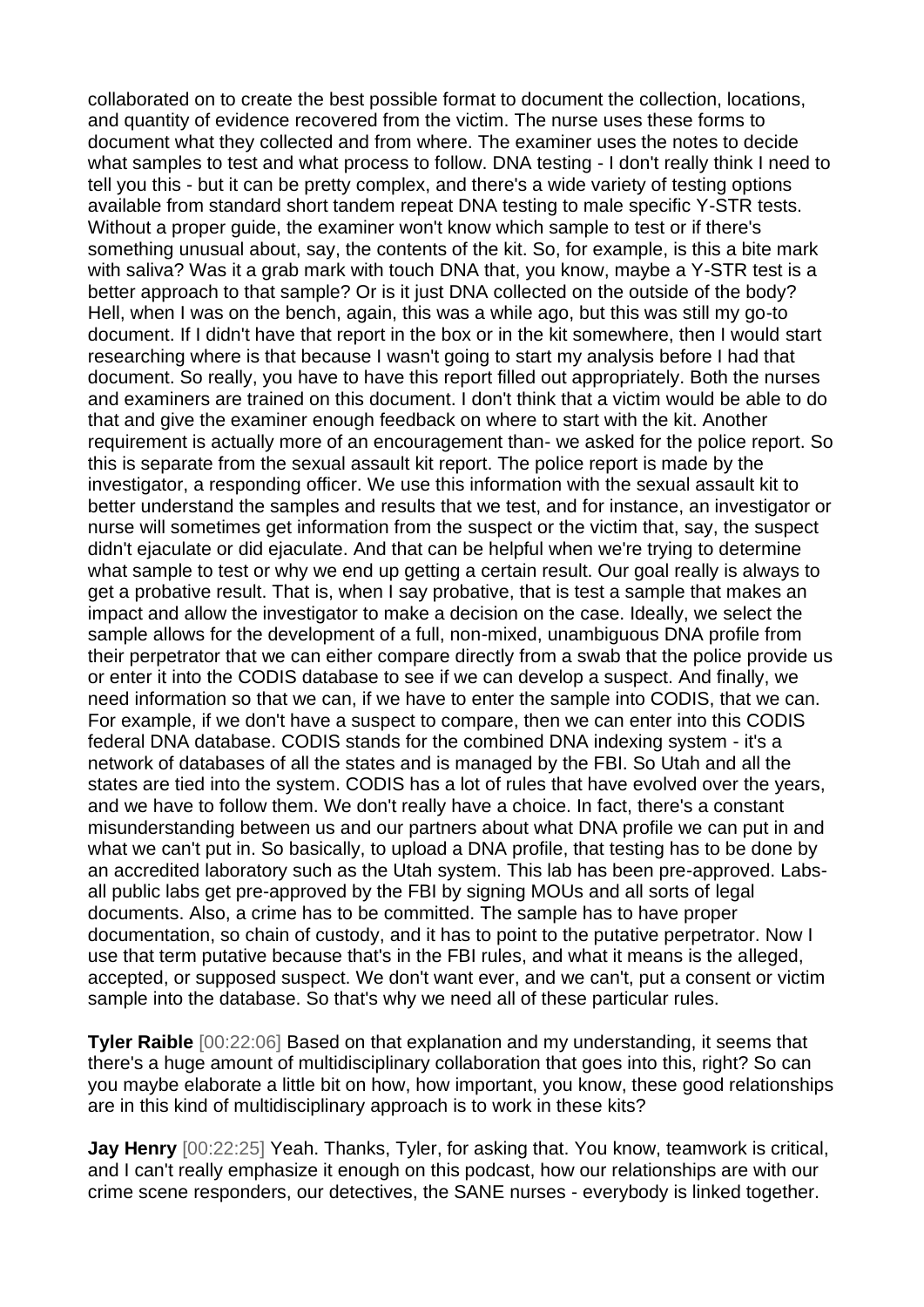We meet regularly. We have annual updates where we collaborate to make sure the system is operating appropriately. And it's these relationships that allow us to get this information. So for instance, if we didn't have a police report and we needed it, we could contact the agency and they could submit it to us without much trouble. It's this team approach that allows us to get the information that we need to process the kit and also to put it into the- into CODIS and to be able to take this information and solve the case. This didn't happen overnight. All of this work, this took probably, you know, I'd say, you know, 10, 15 years to really develop and get to the point where we're at right now. So it works pretty well. It continues to evolve, and it gets better and better.

**Tyler Raible** [00:23:35] What's interesting to me is how there's so much value in the- in the network that's associated with it. If a person were to have an at-home sexual assault kit done, and they wouldn't really have that kind of network, couldn't they just pay a private laboratory to test it?

**Jay Henry** [00:23:50] Well, yes, they could actually have a private lab to test it. Again, I don't know what it would look like, but if you took the kit and the swabs, sent it to a private lab, paid to have it tested, I imagine if a profile was developed great, but that doesn't tell you anything unless you have something to compare it to. So there's really two ways to compare it to. One is you have to have a suspect comparison sample. So to confirm the forensic DNA profile from the kit matches the, again, putative profile, the suspect profile, the private lab needs that sample, and it still needs a chain of custody if we want to do anything in the legal realm from suspects. So for us, for instance, to get this, law enforcement would give a court order search warrant to collect the sample appropriately, or sometimes the suspect will volunteer. And there's a lot of documentation that the police do to ensure that it's documented that the suspect volunteered the sample or, you know, a surreptitious sample is collected - that is, you know, maybe during the interview, the suspect is offered a bottle of water, they use the bottle of water and then that, that bottle is swabbed. But ultimately, no matter where we're at before the match is confirmed, the sample has to be collected from the suspect that has an appropriate chain of custody. This process kind of follows traditional accepted legal practices and anytime we are, we're working with the law enforcement agents, we're telling them, make sure you do this so that we don't have to backtrack and get a sample again and have an issue in court. So all three of these processes will be scrutinized in court and require a certain amount of documentation. So that's the problem here with the private laboratories. How would they get that particular sample for comparison? So that's the first issue. The second one is if there is no suspect, and the idea is to really put it into the CODIS database, the challenge with the private lab is they don't have direct access and can only provide data through a pre-approved agreement with a public crime laboratory. Now, CODIS was originally developed by all the public crime labs for certain uses and can't be used by a private laboratory. So the bottom line is if an individual uses a private lab, that information probably cannot be uploaded to CODIS. Now, there are some exceptions where maybe a public crime lab has an agreement with a private lab, but then that victim would have had to chosen that particular private lab to do that. And so I mean, there's some instances where there might be a workaround, but really, for the most part, I think it's problematic that you're probably not going to get that sample into CODIS working that route. You always have to go through the crime lab.

**Tyler Raible** [00:26:34] So from your experience, is there anything a crime lab can do or maybe should be doing to message to survivors or even the public about what their options are if they use an at-home kit?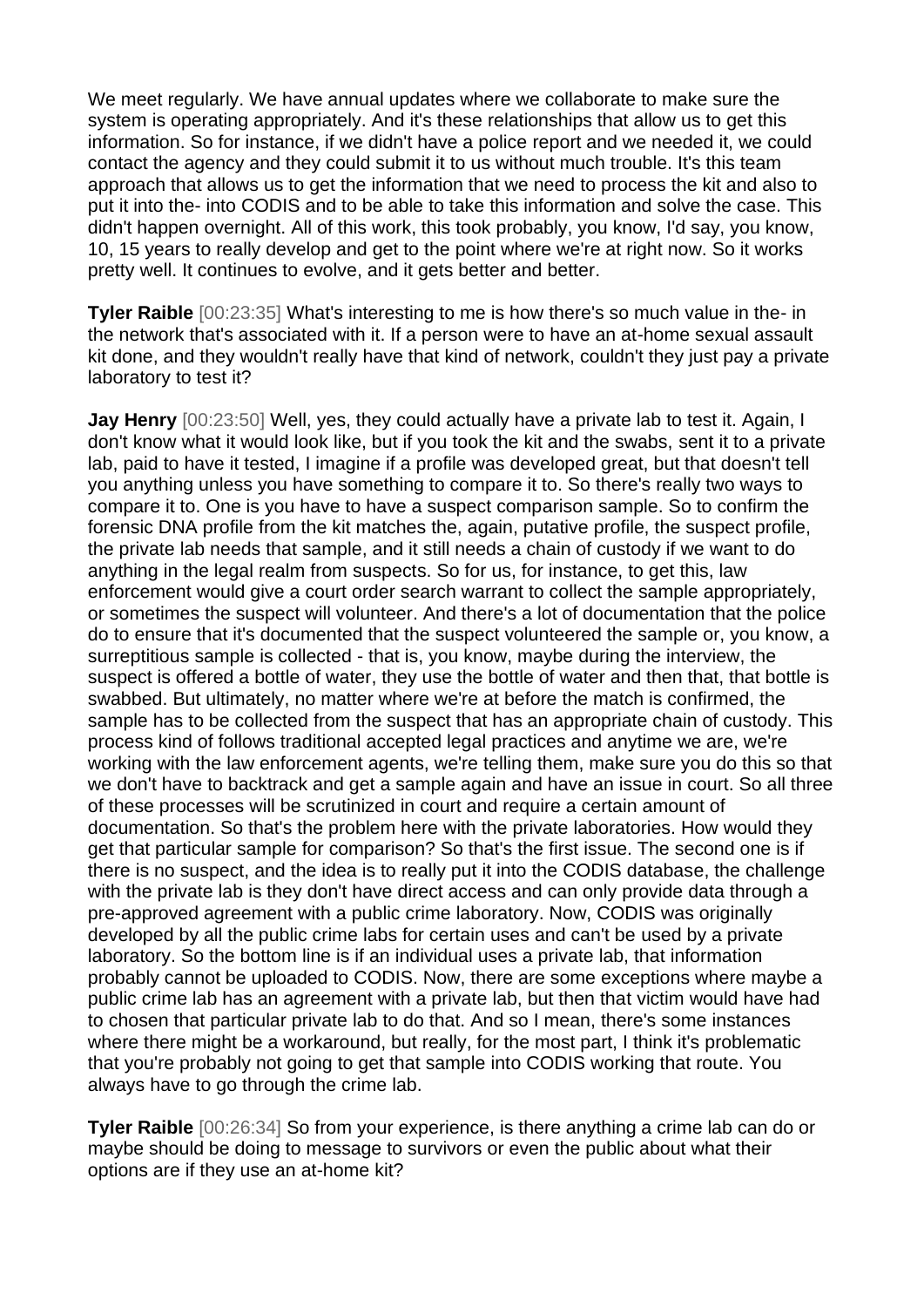**Jay Henry** [00:26:46] Well, I think these at-home kits could be a real challenge for crime labs. To me, it seems like, you know, might be a little too early in the development of the issue to have a good approach yet for testing them. I don't really know if a kit shows up at a crime lab, how you would process it. However, like in most situations, I always encourage open communication. So if the victim has used a kit and wants to know the options, they can contact their local crime lab. I found that most labs serve as sort of a hub of information and may be able to point them in the right direction. So the lab may not be able to solve it, but they may able to get you to the right person that might be able to have a solution. Typically, though, they're going to, most jurisdictions are going to point you to the law enforcement agency or the prosecutor of the crime's jurisdiction, and you've got a victim advocate there that also serves as a network that might be able to associate you with the correct person that might be able to describe an approach to testing the kit. Also, you don't want to neglect looking at state agencies for assistance. Some of them have SAKI or the Sexual Assault Kit Initiative personnel, and they might also be able to help.

**Tyler Raible** [00:27:57] From the lab perspective then, do you suggest that crime labs be proactive and have policies and practices that describe how these at-home kits should be addressed, or maybe what communications they need to conduct with other agencies and stakeholders?

**Jay Henry** [00:28:12] Well, I found that there seems to be so many issues for laboratories as really it might be hard to be proactive on this one. It may take some time to develop maybe some working groups on it. However, like in my own state, I always encouraged keeping law enforcement and prosecutorial agencies in my state up to date on the issues. For me, the best approach was to stay in touch with them by attending their regular law enforcement meetings and kind of giving them briefings. I would imagine they're probably not aware of the issue because they've got a lot on their plate as well, and they don't really probably appreciate the associated challenges too with it. So bringing this topic to their meetings and talking about it, it's a good reason to engage with them. It's also a reason to kind of revisit some of the CODIS eligibility issues, which any time you bring this up it's typically a hot topic item I found to discuss with our law enforcement partners. So I encourage that. And in fact, with regard to my former job as a crime lab director is I- this was actually one of my favorite duties, was be able to talk and engage with them and provide information to them to, you know, let them be aware of certain situations, so maybe make their job a little bit easier.

**Tyler Raible** [00:29:22] That makes perfect sense. I mean, if we look at, you know, knowledge is power, then that cross collaboration really kind of makes it easier for everybody to do better, which I think is the- the ultimate goal. We are nearing the end of our time together. So aside from enjoying retirement, what's next for you? Do you have anything coming up that that you're excited about?

**Jay Henry** [00:29:39] Well, I love the technology advancement in forensic science, and I'm always excited to hear about the cases solved with, say, forensic genealogy or any of the others. So I still enjoy that. But I also keep an eye out for legislation that might try to prohibit the use of new advancements in technology like, say, the forensic genealogy. I'm also thrilled to see the advancements that my colleagues have made in my old lab. I've only been gone a year, but it's just unbelievable what we've been able to do and to see the support and resources that have been put into that system. I'm excited to see the results of that investment.